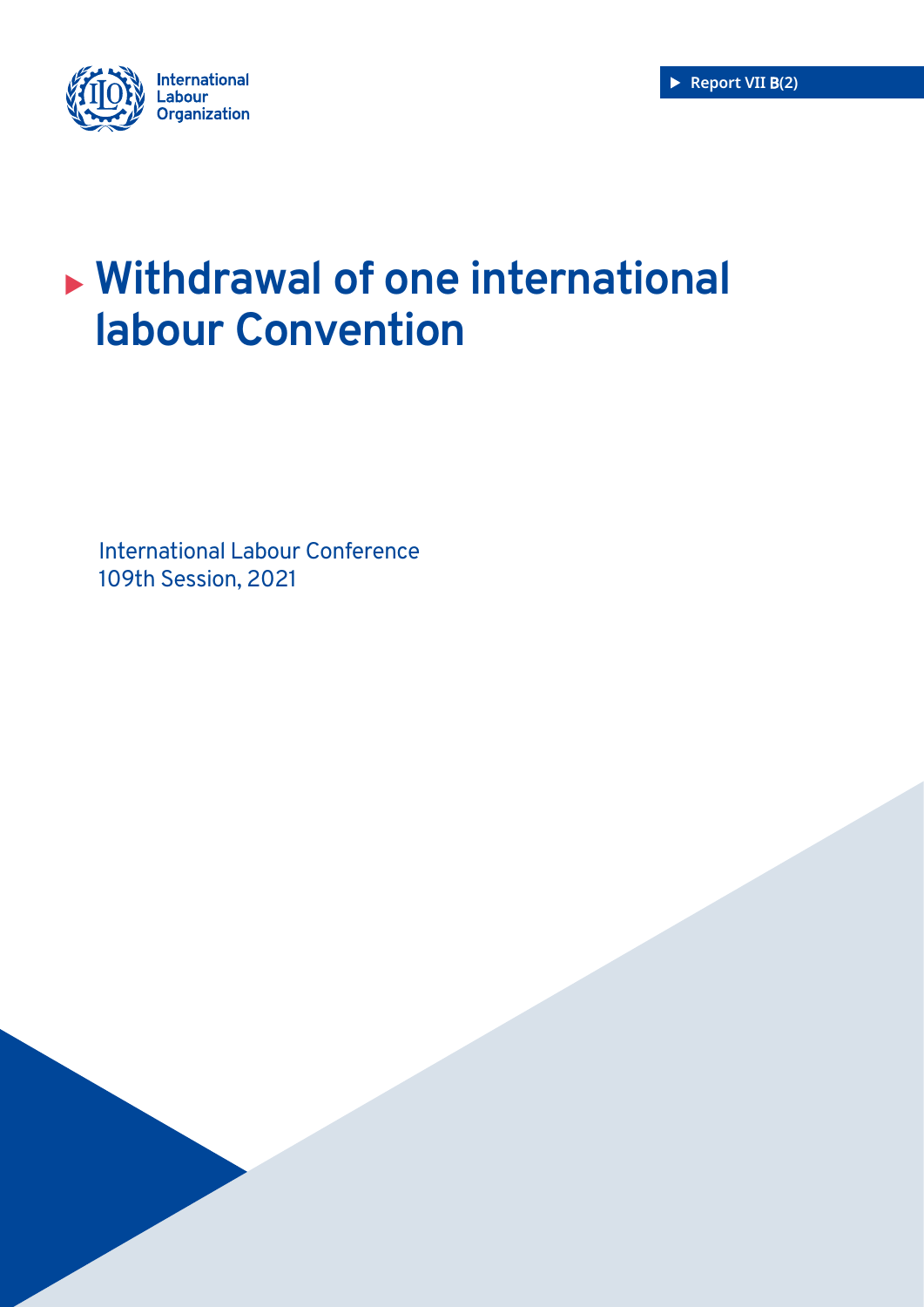**Report VII B(2)**

# **Withdrawal of one international labour Convention**

**Seventh item on the agenda**

**International Labour Office, Geneva**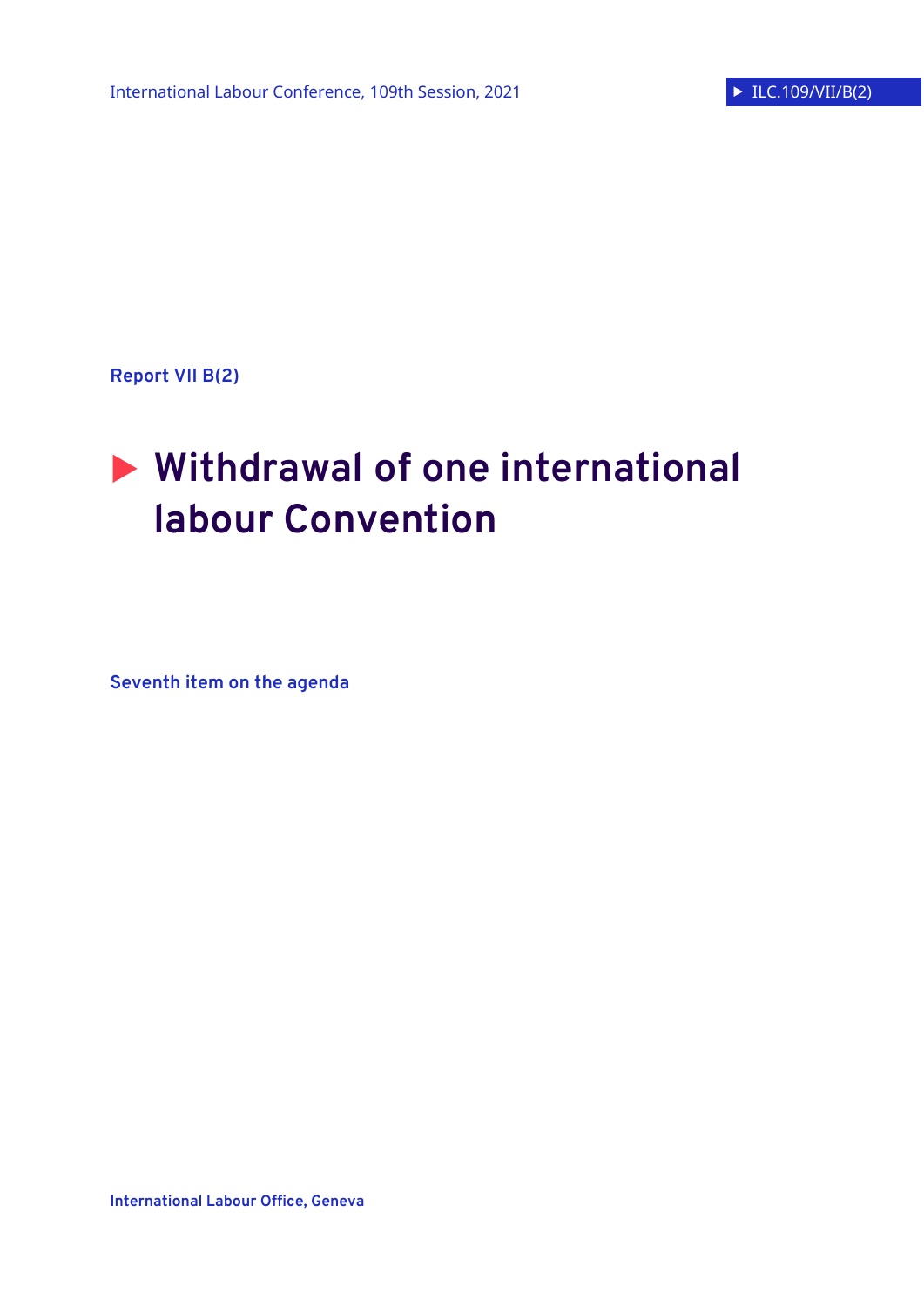ISBN 978-92-2-031760-0 (print) ISBN 978-92-2-031761-7 (Web pdf) ISSN 0074-6681

First edition 2021

The designations employed in ILO publications, which are in conformity with United Nations practice, and the presentation of material therein do not imply the expression of any opinion whatsoever on the part of the International Labour Office concerning the legal status of any country, area or territory or of its authorities, or concerning the delimitation of its frontiers.

Reference to names of firms and commercial products and processes does not imply their endorsement by the International Labour Office, and any failure to mention a particular firm, commercial product or process is not a sign of disapproval.

Information on ILO publications and digital products can be found at: www.ilo.org/publns.

Formatted by TTE: Confrep-ILC109(2021)-VII-B(2)-[JUR-201214-001]-En.docx Printed by the International Labour Office, Geneva, Switzerland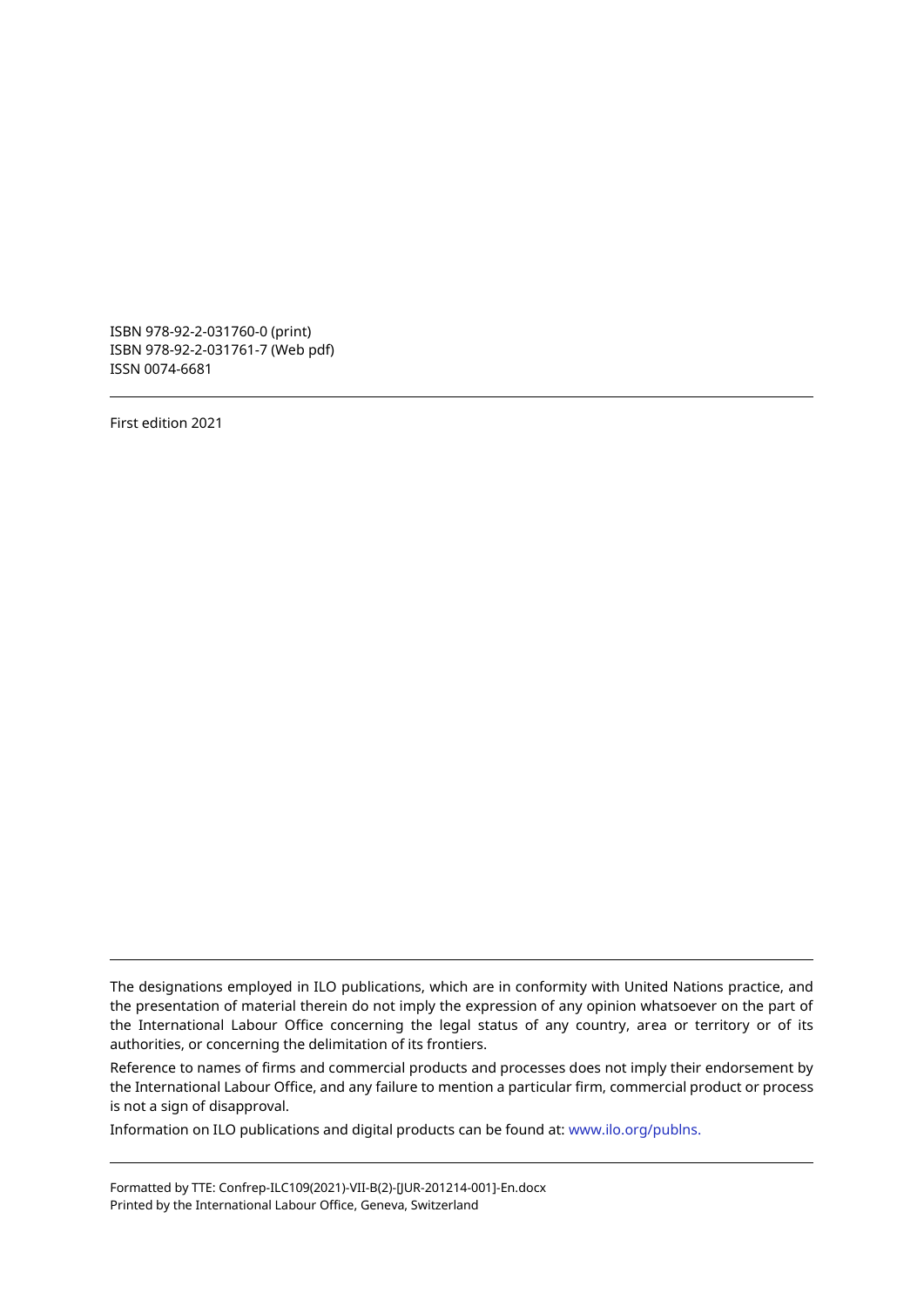# Contents

| - 5 |
|-----|
|     |
| R.  |

Page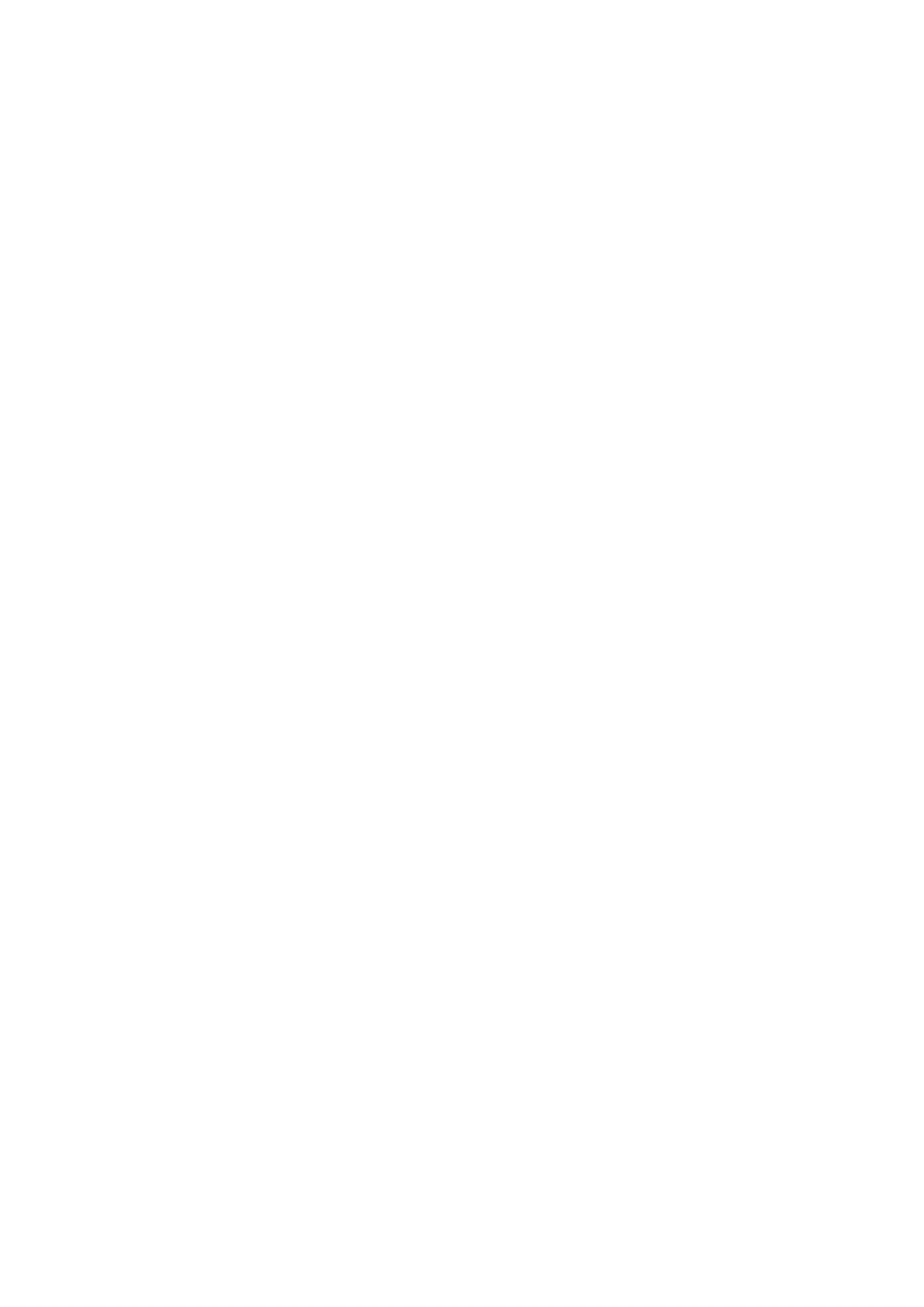## **Introduction**

At its 337th Session (October–November 2019), the Governing Body of the International Labour Office decided to place on the agenda of the 110th Session (2021) of the International Labour Conference the question of the withdrawal of one Convention: the Fee-Charging Employment Agencies Convention, 1933 (No. 34).<sup>1</sup>

The decision of the Governing Body was based on the recommendations made by the Standards Review Mechanism Tripartite Working Group at its fifth meeting, which was held from 23 to 27 September 2019. This will be the second time that the Conference will be called upon to decide on the possible withdrawal of an international labour Convention that is no longer in force because the number of its effective ratifications has fallen to one.

Owing to the COVID-19 pandemic, the Governing Body decided to defer the 109th Session of the Conference from June 2020 to June 2021. In the light of this deferral, the Governing Body approved some adjustments to the agenda of that session. In that respect, it decided that the Conference would consider the withdrawal of Convention No. 34 under the seventh item of the agenda of the 109th Session (2021), in addition to the abrogation of eight international labour Conventions and the withdrawal of nine other international labour Conventions and 11 international labour Recommendations, the consideration of which had already been placed on the agenda of the 109th Session. <sup>2</sup>

Should the Conference decide to withdraw Convention No. 34, it would be removed from the ILO's body of standards and would no longer be reproduced in the official compendium of ILO Conventions and Recommendations. All that would remain would be its full title and number; there would also be a reference to the session of the Conference at which the decision of withdrawal was taken, and to the year of that session.

Under article 45 *bis(*2) of the Standing Orders of the International Labour Conference, when an item on the withdrawal of a Convention is placed on the agenda of the Conference, the Office must communicate to the governments of all Member States not later than 18 months before the opening of the session of the Conference at which the item is to be discussed, a short report and questionnaire requesting them to indicate within a period of 12 months their position on the subject of the said withdrawal. Accordingly, Report VII B(1) was sent to Member States, who were invited to communicate their replies to the Office by 30 November 2020. The report recalled the procedure as well as the relevant decisions of the Conference and the Governing Body, and summarized the reasons put forward by the Governing Body in proposing that Convention No. 34 be withdrawn. <sup>3</sup>

At the time that the present report (Report VII B(2)) was drawn up, the Office had received replies from the governments of the following 41 Member States: Algeria, Austria, Azerbaijan, Bahrain, Belgium, Bosnia and Herzegovina, Bulgaria, Cambodia, Canada, Costa Rica, Croatia, Egypt, Ethiopia, Finland, Germany, Guatemala, Iceland, Italy, Japan, Latvia, Mauritius, Mexico, Morocco, Myanmar, New Zealand, Oman, Pakistan, Poland, Portugal, Spain, Suriname, Sweden,

<sup>1</sup> ILO, *[Agenda of Future Sessions of the International Labour Conference](https://www.ilo.org/wcmsp5/groups/public/---ed_norm/---relconf/documents/meetingdocument/wcms_724031.pdf)*, GB.337/INS/2(Add.1), 2019, para. 9(b).

<sup>2</sup> ILO, *[Minutes of the meetings of the Screening Group held in preparation of decisions made by correspondence by the Governing](https://www.ilo.org/wcmsp5/groups/public/---ed_norm/---relconf/documents/meetingdocument/wcms_741371.pdf)  [Body between March and October 2020](https://www.ilo.org/wcmsp5/groups/public/---ed_norm/---relconf/documents/meetingdocument/wcms_741371.pdf)*, Minutes (Rev.5), 2020, para. 408.

<sup>3</sup> ILO, *[Withdrawal of one international labour Convention](https://www.ilo.org/wcmsp5/groups/public/---ed_norm/---relconf/documents/meetingdocument/wcms_728103.pdf)*, Report VII B(1), ILC.109/VII/B(1), 2021.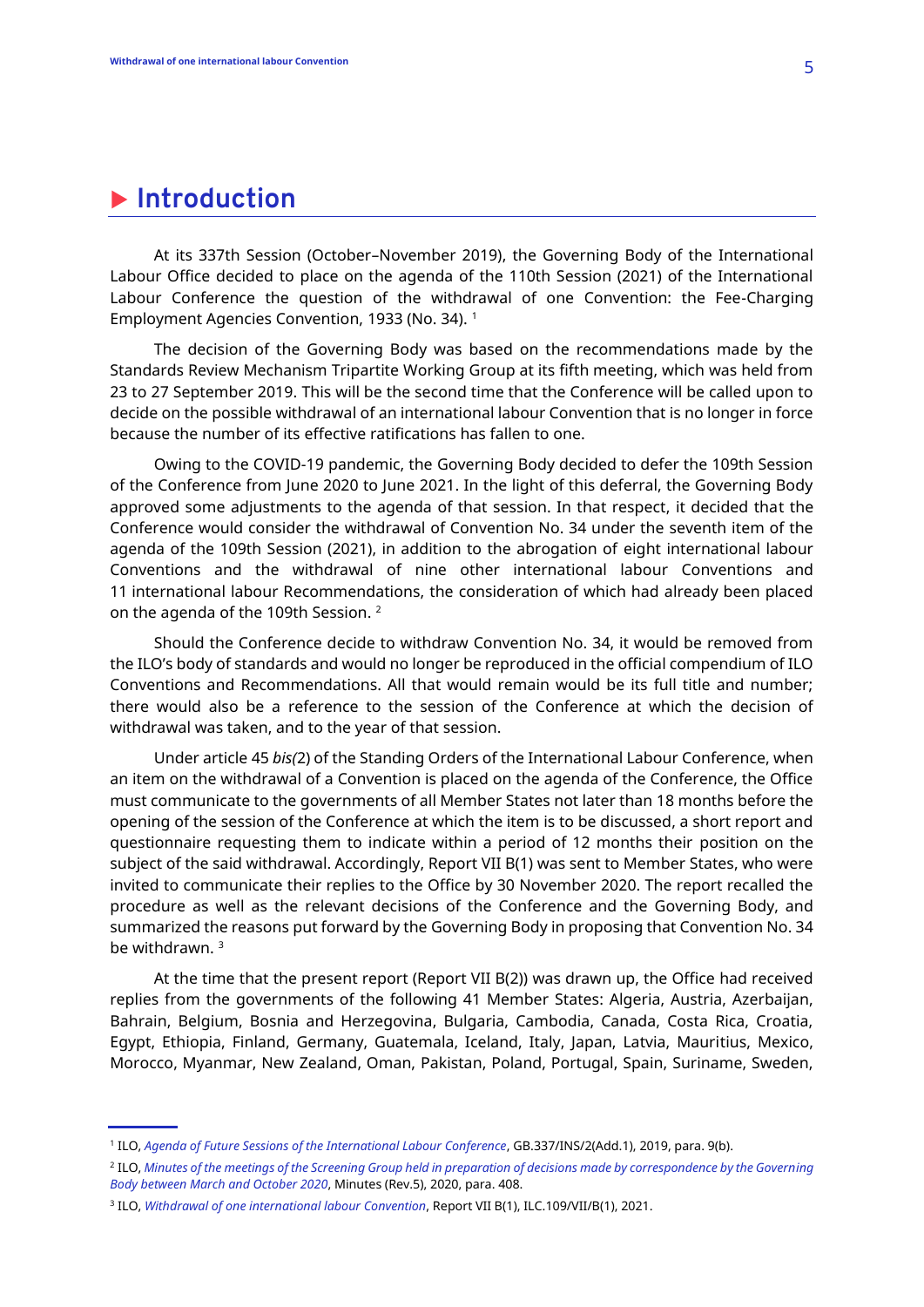Switzerland, Syrian Arab Republic, Thailand, Togo, Trinidad and Tobago, Tunisia, Turkey, Uruguay and Uzbekistan.

In the questionnaire, the Office drew the attention of governments to the requirement in article 45 *bis*(2) of the Standing Orders of the Conference that Member States consult the most representative organizations of employers and workers before finalizing their replies.

The governments of the following 31 Member States confirmed that employers' and workers' organizations had been consulted or involved in the preparation of the replies: Austria, Belgium, Bulgaria, Canada, Costa Rica, Croatia, Ethiopia, Finland, Germany, Guatemala, Iceland, Japan, Latvia, Mauritius, Mexico, Morocco, Myanmar, New Zealand, Oman, Pakistan, Poland, Portugal, Spain, Suriname, Sweden, Switzerland, Thailand, Trinidad and Tobago, Turkey, Uruguay and Uzbekistan. In addition, the governments of the following three Member States indicated that they had endeavoured to consult or involve employers' and workers' organizations, but at the time of submitting their replies they had not yet received input from all social partners: Bulgaria, Guatemala and Uruguay.

In the case of one Member State, Mauritius, the comments of a workers' confederation were communicated directly to the Office.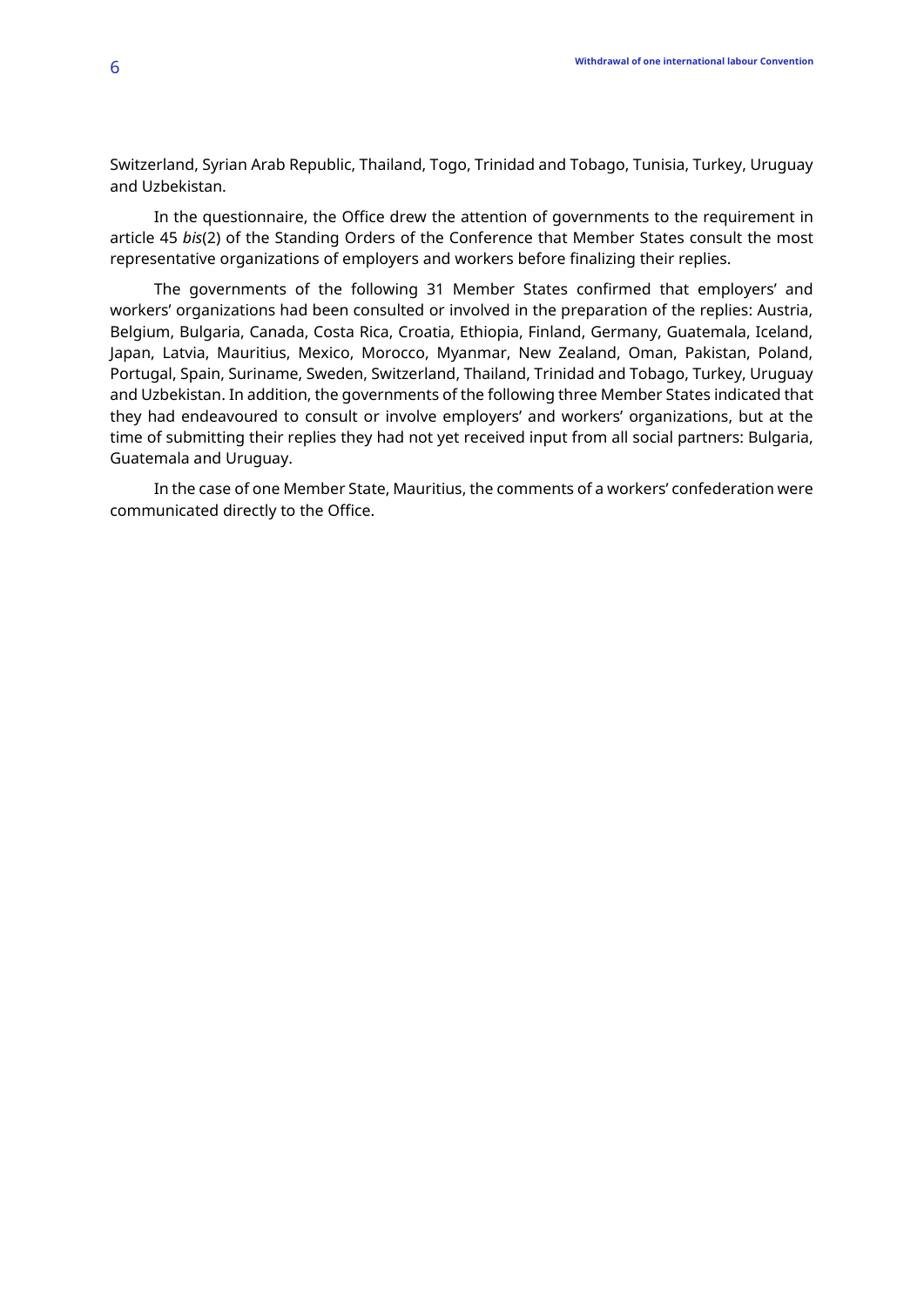# **Summary of replies received and commentaries**

This section presents the two questions set out in the questionnaire together with the number of affirmative, negative and other replies, with the list of the governments that gave them. It also presents summaries of the explanations accompanying the governments' replies and the observations of employers' and workers' organizations, and a brief Office commentary.

The questions were:

*Do you consider that Convention No. 34 should be withdrawn?* and

*If you replied "no" to the question above, please indicate the reasons why you consider that Convention No. 34 has not lost its purpose or still makes a useful contribution to attaining the objectives of the Organization.*

#### **Total number of replies:** 41.

**Affirmative:** 40. Algeria, Austria, Azerbaijan, Bahrain, Belgium, Bulgaria, Cambodia, Canada, Costa Rica, Croatia, Egypt, Ethiopia, Finland, Germany, Guatemala, Iceland, Italy, Japan, Latvia, Mauritius, Mexico, Morocco, Myanmar, New Zealand, Oman, Pakistan, Poland, Portugal, Spain, Suriname, Sweden, Switzerland, Syrian Arab Republic, Thailand, Togo, Trinidad and Tobago, Tunisia, Turkey, Uruguay and Uzbekistan.

#### **Negative:** None.

**Other:** 1. Bosnia and Herzegovina.

### **Comments**

**Bosnia and Herzegovina.** The Government indicates that it takes a neutral position on the withdrawal as it is not a party to the Convention. It recalls that it is a party to the Private Employment Agencies Convention, 1997 (No. 181).

**Mauritius.** The Confederation of Public and Private Sector Workers (CTSP) is not in favour of the withdrawal of the Convention. Without any regulatory framework, employment agencies will have a greater influence in the labour market and may increase their fees, especially in a context where there is an alarming increase in the number of climate refugees and in precarious work in different parts of the world. Convention No. 34 should be further promoted in the face of current challenges.

**Portugal.** The General Union of Workers (UGT), while not opposing the withdrawal, considers that the ILO should offer assistance to Chile – the only country which is still bound by the Convention – to address the implications of the withdrawal of the Convention and encourage the ratification of Convention No. 181.

### **Office commentary**

With the exception of one government, which refrained from taking a position, all respondents expressed unanimous support for the withdrawal of Convention No. 34. It should be recalled that, in 1996, the Governing Body shelved Convention No. 34 with immediate effect, considering that it no longer corresponded to current needs and had become obsolete. By 2007, Convention No. 34 had been denounced by ten Member States and presently has only one ratification.